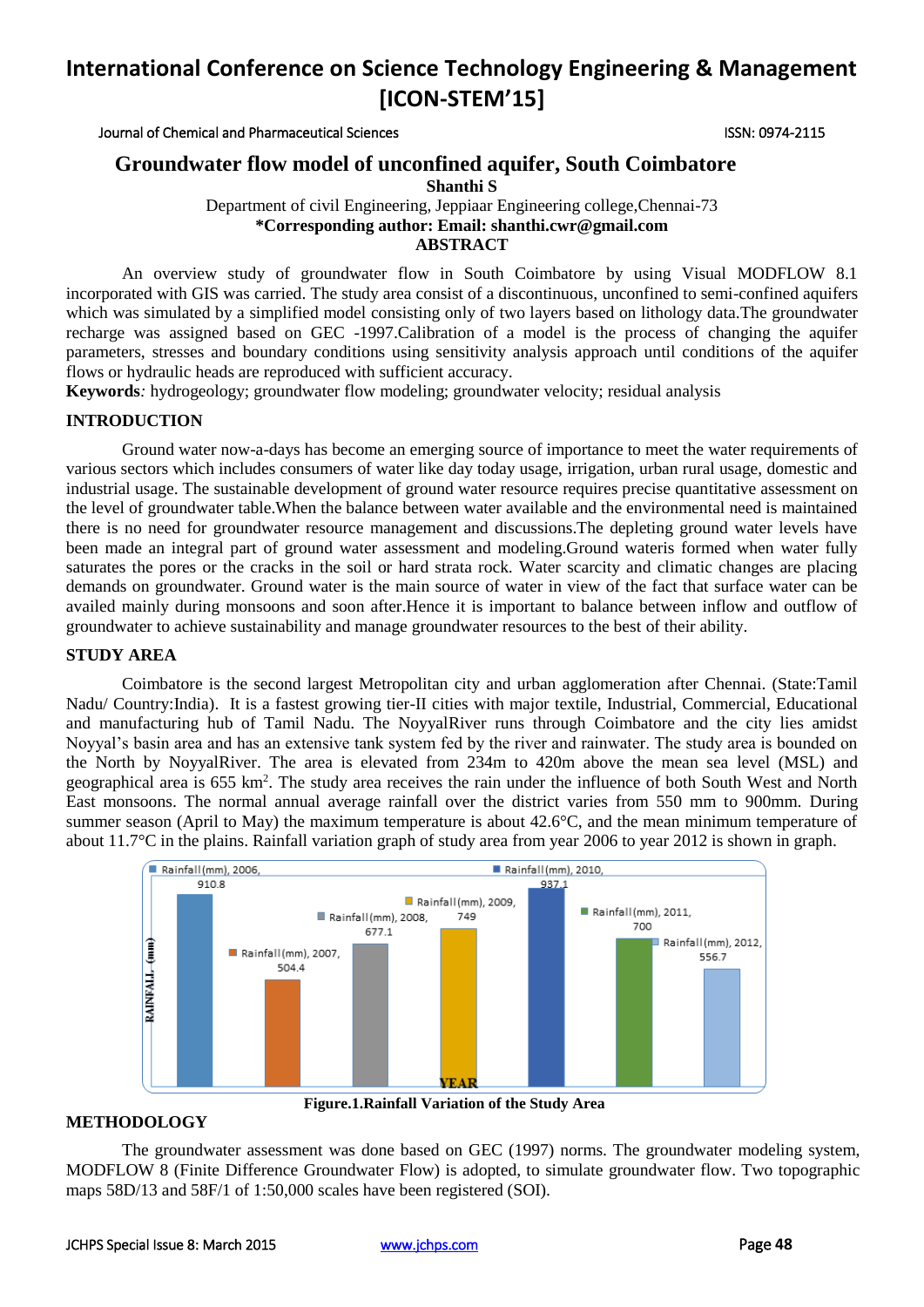### Journal of Chemical and Pharmaceutical Sciences ISSN: 0974-2115

**Model Design:** The study area was discretized with grid size of 50 x 50. Thickness of the cells was varied from place to place depending upon the surface topography and thickness of the alluvium. The aquifer system of Coimbatore south comprising discontinuous, unconfined to semi-confined aquifers. The aquifer system of the study area will be simulated by a simplified model consisting only of two layers based on lithology data (Rajamanickam et al., 2010).The top layer for the unconsolidated and semi-confined aquifer elevation was taken from SRTM (Shuttle Radar Topography Machine). The bottom layer for consolidated rocks aquifer was taken lithology data. Groundwater recharge due to rainfall takes place from the top layer. Selection of the cell dimension was a trade-off between the availability of data, accuracy and computer time. Static water levels (non-pumping conditions) were used to evaluate steady-state conditions.

**Input Data of Groundwater Model:** The top elevation of the aquifer was assigned using SOI toposheet and bottom elevation was assigned based on the weathered thickness(Varalakshmi,2010). The discharge from the well was assigned based on secondary data. The groundwater recharge was assigned 10 to 15% of normal rainfall by GEC -1997.Hydraulic conductivity, porosity was assigned based upon field condition (Mamunul,2010) . The water level data 2006 was considered for initial condition and simulation model domain consists of 50 rows and 50 columns. The unconfined aquifer is considered for the study and groundwater flow was assumed to be in a transient state (FouepeTakounjou,2009).

**Boundary Conditions:** The model for the study area was assigned using a combination of physical and hydraulic boundaries. Flow-through boundaries were designed along the west to east boundary of the study area. These were represented by general head boundaries in the model. General head boundaries were used in the model to represent the fluctuations in groundwater elevation over time.The direct recharge from Noyyal river, Kodavadiriver was designated using river boundaries. The values used for river boundaries were based upon secondary data and elevation data.

**Calibration:** Calibration, the most importance phase in the groundwater flow modelling was performed to know the behavior of the aquifer system. Calibration of a model is the process of changing the aquifer parameters, stresses and boundary conditions using sensitivity analysis approach until conditions of the aquifer flows or hydraulic heads are reproduced with sufficient accuracy.

**Validation:** Model validation is the process in which calibrated model used calculated values of hydro-geologic parameters, and boundary conditions to match with historical field conditions. For the flow model validation second year (2009- 2010) data of water level, pumping rates were then upgraded to the model.

### **RESULT AND DISCUSSION**

**Model calibration:** Calibration is performed with an initial estimate of the parameters A simulation was performed and the output was compared with the observations in the real system. Calibration of the model for study area was accomplished in two steps, steady state calibration and transient state.A total of 7 observation wells were used in the calibration. In order to evaluate model results, the root mean square error (RMSE) of the residuals between observed and calculated water levels used based on the following equation

> $RMSE = \sqrt[N]{\sum (M - S)2/N}$ Where N- number of observations. M- measured head value in meters. S- simulated head value in meters.

The smaller the RMSE value, the closer the overall match is between the simulated and observed heads. The calibration method consisted of adjusted were net recharge and hydraulic conductivity.

**Steady State calibration:** An aquifer system is said to be in the steady state conditions (Khurshaidalam, 2006) if the groundwater level, hydraulic gradients and the velocity distribution of groundwater flow do not change with time, although groundwater levels fluctuate seasonally around long term averages.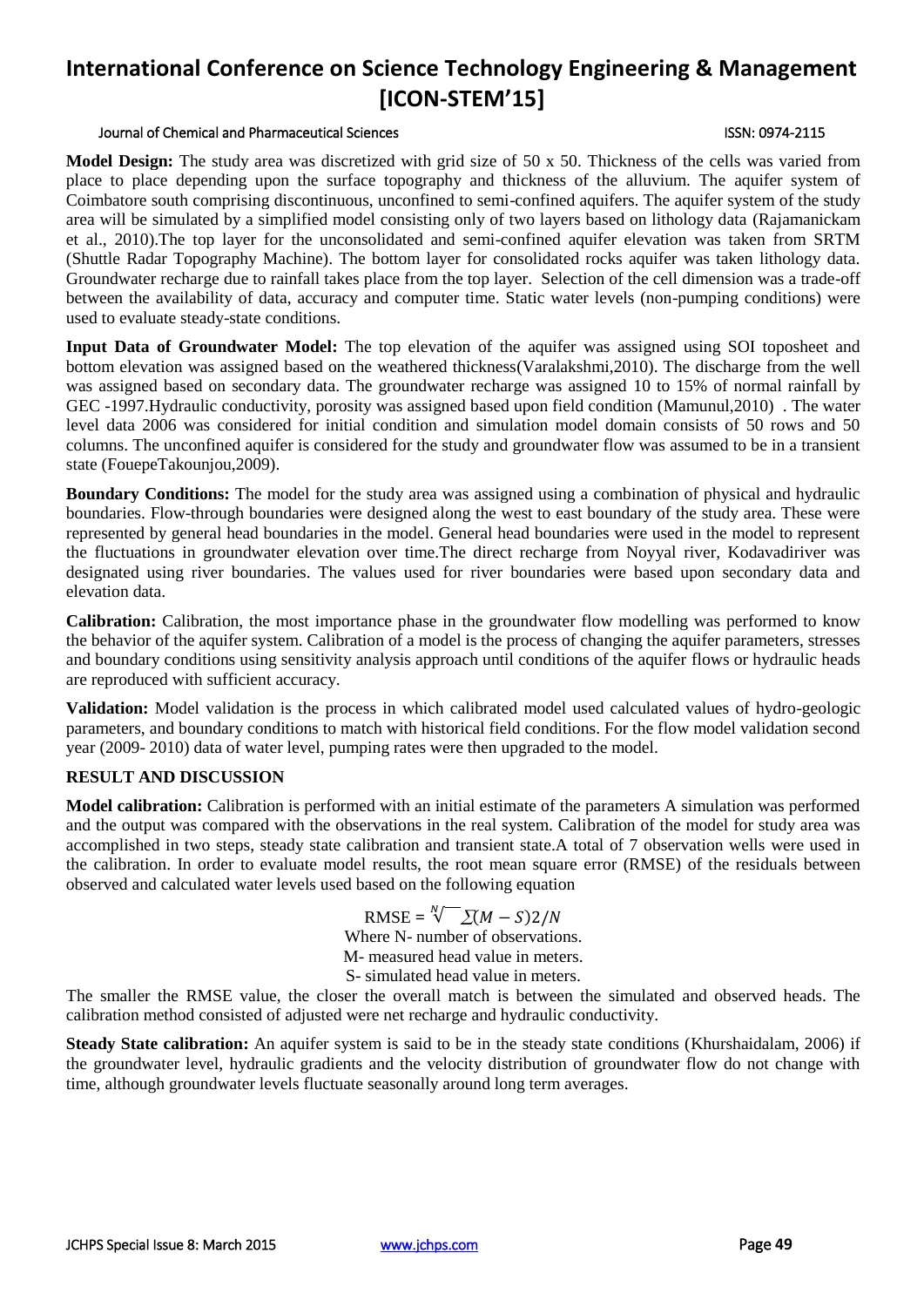Journal of Chemical and Pharmaceutical Sciences ISSN: 0974-2115



**Figure.2.Velocity Vectors of Flow**

**Transient State Calibration:** The initial hydraulic conductivity values of the steady state model that also used as the values of hydraulic conductivity for transient state model. Model run was executed and results were analyzed. The following changes are done in the calibration process:

- i. Varied hydraulic conductivity values.
- ii. Changes in recharge values and pumping rate

**i. Varied hydraulic conductivity values:** Initially the entire study area has been designated based on same hydraulic conductivity value. First, that hydraulic conductivity value increased and decreased in the percentage wise and model run was carry out. Since there was no notable change in the calibration graph, the model domain is separated with polygonal areas. The model run was executed and the results were analyzed. The scatter plot and time series graph while changing the hydraulic conductivity is shown in figures.



**Figure.3.Calibration Graph for Varied in Hydraulic Conductivity**



**ii.Changes in recharge values and pumping rate:** Recharge of the study area is given a per GEC (1997) norms. Initially it is assigned based upon the secondary values. The calibration and time series graph shown in figure based upon change in recharge value.



**Figure.5.Calibration Graph for Varied in Recharge Values and Pumping Rate**



**Figure.6.Time Series Graph for Varied in Recharge and Pumping Rate**